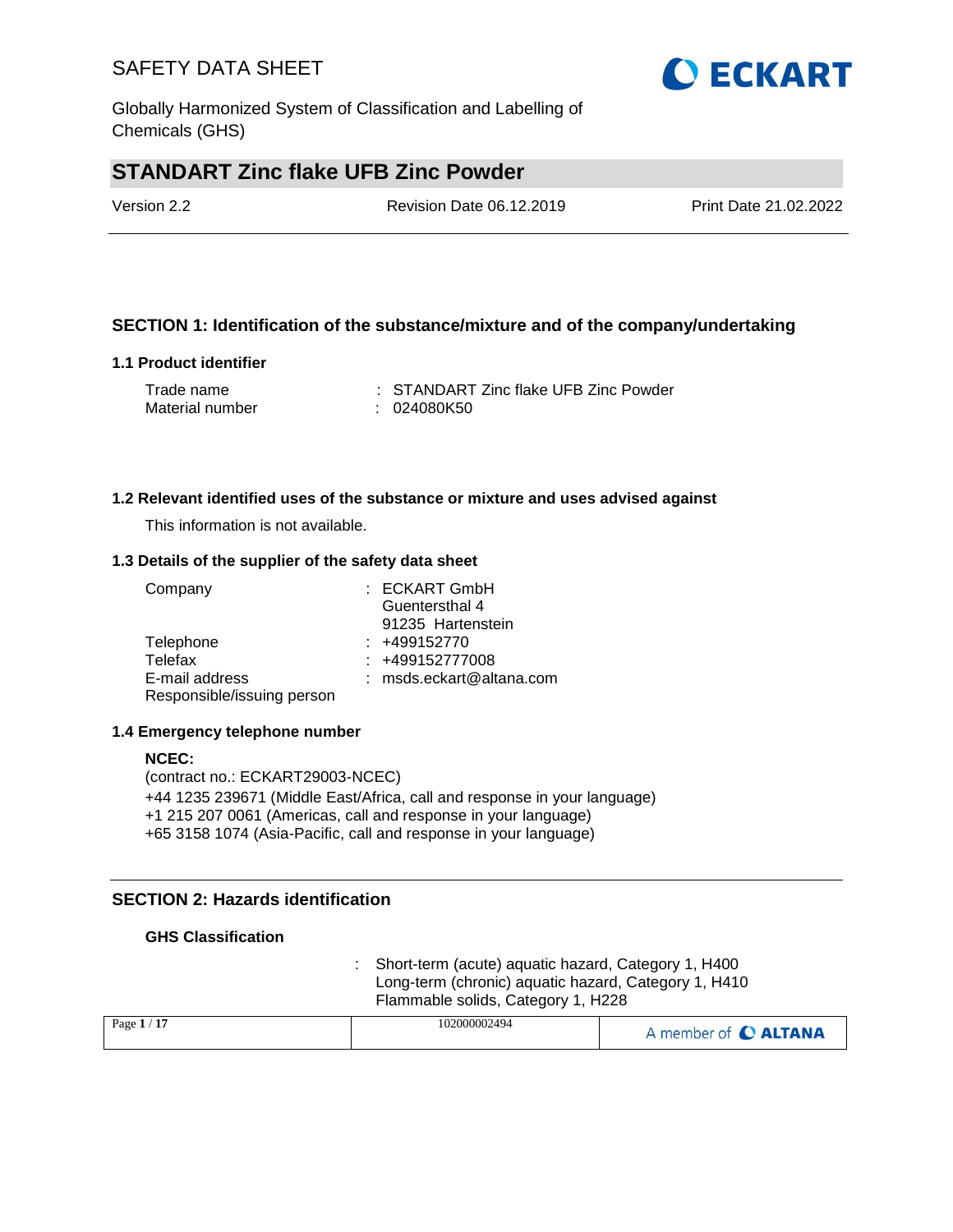Globally Harmonized System of Classification and Labelling of Chemicals (GHS)

# **STANDART Zinc flake UFB Zinc Powder**

| Version 2.2              | Revision Date 06.12.2019                                                                                                                                                                                                                                                                                                                                                                                           | Print Date 21.02.2022                          |
|--------------------------|--------------------------------------------------------------------------------------------------------------------------------------------------------------------------------------------------------------------------------------------------------------------------------------------------------------------------------------------------------------------------------------------------------------------|------------------------------------------------|
|                          |                                                                                                                                                                                                                                                                                                                                                                                                                    |                                                |
| <b>GHS-Labelling</b>     |                                                                                                                                                                                                                                                                                                                                                                                                                    |                                                |
| Symbol(s)                |                                                                                                                                                                                                                                                                                                                                                                                                                    |                                                |
| Signal word              | Warning                                                                                                                                                                                                                                                                                                                                                                                                            |                                                |
| <b>Hazard statements</b> | H410: Very toxic to aquatic life with long lasting effects.<br>H228: Flammable solid.                                                                                                                                                                                                                                                                                                                              |                                                |
| Precautionary statements | <b>Prevention:</b><br>P273<br>Avoid release to the environment.<br>P210<br>Keep away from heat.<br>P240<br>Ground/bond container and receiving equipment.<br><b>Response:</b><br>P391<br>Collect spillage.<br>P370 + P378<br>P370 + P378<br>In case of fire: Use for extinction: Special<br>powder for metal fires.<br>Disposal:<br>P501<br>Dispose of contents/ container to an approved waste<br>disposal plant. | In case of fire: Use for extinction: Dry sand. |

**O ECKART** 

#### **Hazardous components which must be listed on the label**

| <b>SECTION 3: Composition/information on ingredients</b> |                                            |  |  |
|----------------------------------------------------------|--------------------------------------------|--|--|
| Substance name                                           | $:$ zinc powder $-$ zinc dust (stabilised) |  |  |
| Substance No.                                            |                                            |  |  |
|                                                          |                                            |  |  |

# **Hazardous components**

| Page $2/17$ | 102000002494 | A member of C ALTANA |
|-------------|--------------|----------------------|
|-------------|--------------|----------------------|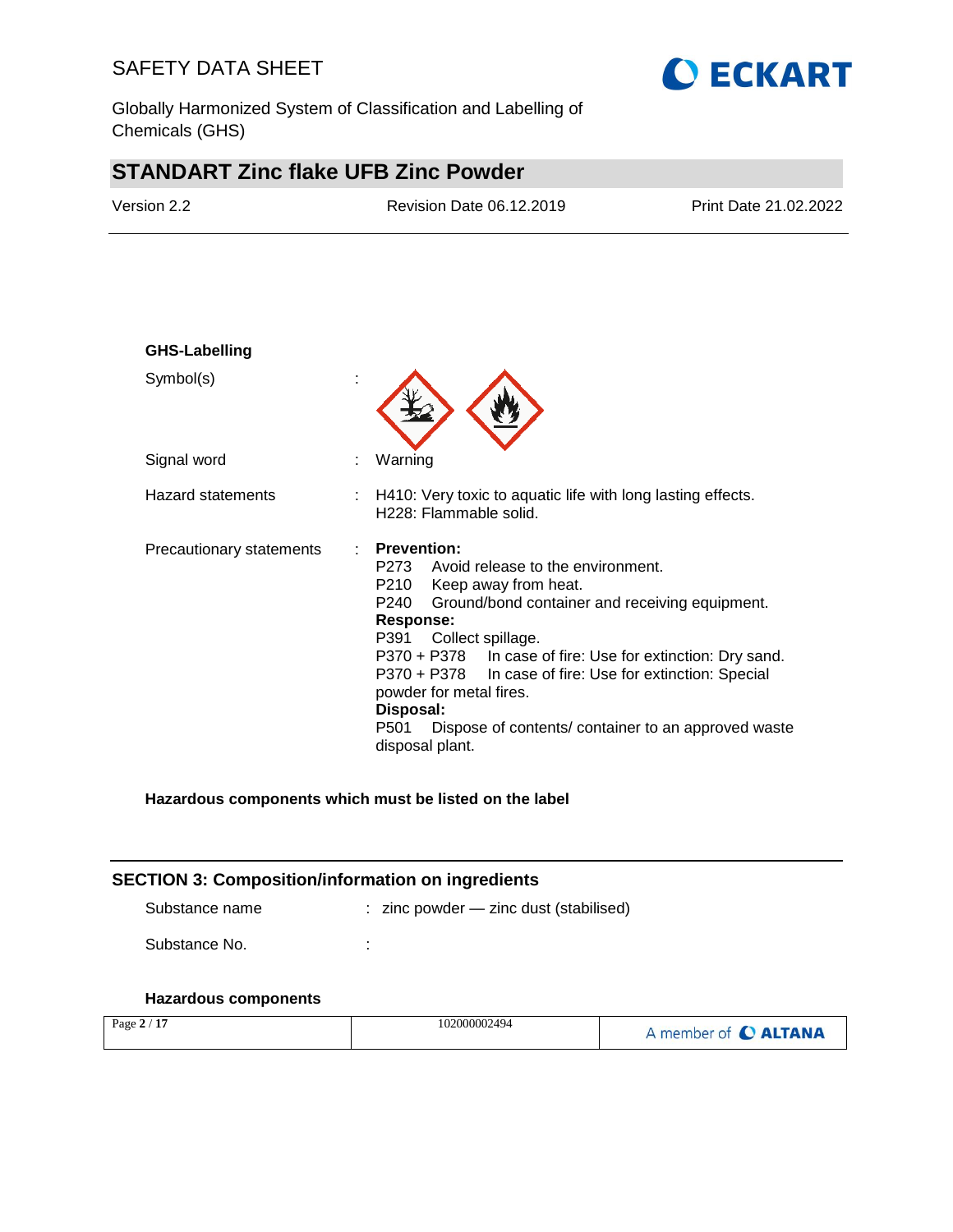

Globally Harmonized System of Classification and Labelling of Chemicals (GHS)

# **STANDART Zinc flake UFB Zinc Powder**

| Version 2.2 | Revision Date 06.12.2019 | Print Date 21.02.2022 |
|-------------|--------------------------|-----------------------|
|             |                          |                       |

| Chemical name                               | CAS-No.<br>EINECS-No.  | Classification and<br>labelling                     | Concentration[%] |
|---------------------------------------------|------------------------|-----------------------------------------------------|------------------|
| $zinc$ powder $-$ zinc dust<br>(stabilised) | 7440-66-6<br>231-175-3 | Aquatic Acute; 1; H400<br>Aquatic<br>Chronic;1;H410 | $60 - 100$       |

For the full text of the H-Statements mentioned in this Section, see Section 16.

### **SECTION 4: First aid measures**

#### **4.1 Description of first aid measures**

| General advice          | Move the victim to fresh air.<br>Remove from exposure, lie down.                                                                                                                |
|-------------------------|---------------------------------------------------------------------------------------------------------------------------------------------------------------------------------|
|                         | Move out of dangerous area.                                                                                                                                                     |
| If inhaled              | : If unconscious, place in recovery position and seek medical<br>advice.<br>If symptoms persist, call a physician.                                                              |
| In case of skin contact | : Wash off immediately with soap and plenty of water.                                                                                                                           |
|                         | If on skin, rinse well with water.<br>If on clothes, remove clothes.                                                                                                            |
| In case of eye contact  | $\therefore$ Flush eyes with water as a precaution.<br>Remove contact lenses.<br>Keep eye wide open while rinsing.<br>If eye irritation persists, consult a specialist.         |
| If swallowed            | : Keep respiratory tract clear.<br>Do not give milk or alcoholic beverages.<br>Never give anything by mouth to an unconscious person.<br>If symptoms persist, call a physician. |

| 17<br>Page $3/$ | 102000002494 | A member of <b>C ALTANA</b> |
|-----------------|--------------|-----------------------------|
|-----------------|--------------|-----------------------------|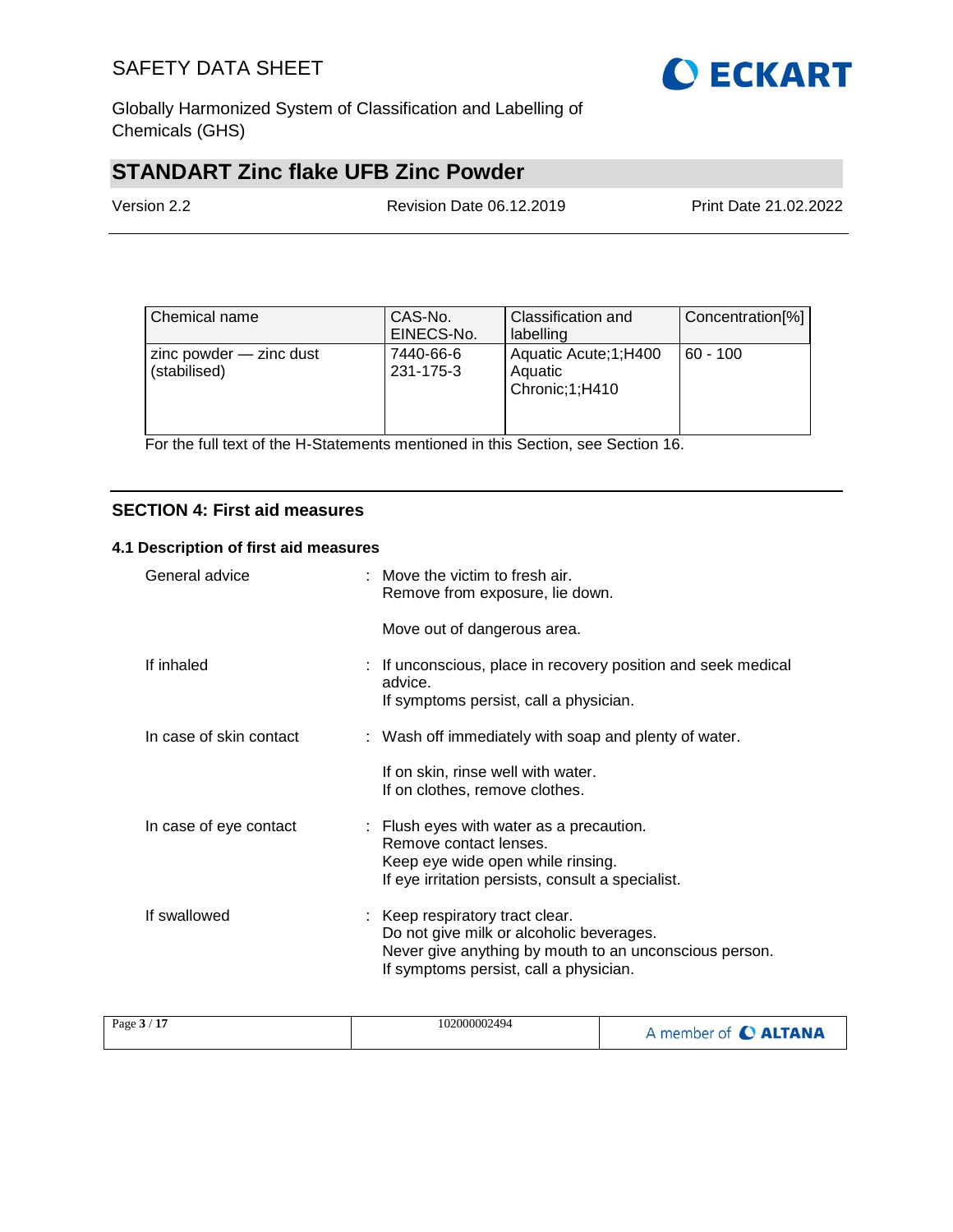Globally Harmonized System of Classification and Labelling of Chemicals (GHS)

## **STANDART Zinc flake UFB Zinc Powder**

| Version 2.2 | Revision Date 06.12.2019 | Print Date 21.02.2022 |
|-------------|--------------------------|-----------------------|
|             |                          |                       |

#### **4.2 Most important symptoms and effects, both acute and delayed**

This information is not available.

#### **4.3 Indication of any immediate medical attention and special treatment needed**

This information is not available.

#### **SECTION 5: Firefighting measures**

#### **5.1 Extinguishing media**

| Suitable extinguishing media      | : Dry sand, Special powder against metal fire |
|-----------------------------------|-----------------------------------------------|
| Unsuitable extinguishing<br>media | : Carbon dioxide (CO2), Water                 |

#### **5.2 Special hazards arising from the substance or mixture**

| Specific hazards during<br>firefighting          | : Contact with water liberates extremely flammable gas<br>(hydrogen).                                                                                                                                                                                                               |  |
|--------------------------------------------------|-------------------------------------------------------------------------------------------------------------------------------------------------------------------------------------------------------------------------------------------------------------------------------------|--|
|                                                  | Do not allow run-off from fire fighting to enter drains or water<br>courses.                                                                                                                                                                                                        |  |
| 5.3 Advice for firefighters                      |                                                                                                                                                                                                                                                                                     |  |
| Special protective equipment<br>for firefighters | : Wear self-contained breathing apparatus for firefighting if<br>necessary.                                                                                                                                                                                                         |  |
| Further information                              | : Use extinguishing measures that are appropriate to local<br>circumstances and the surrounding environment.                                                                                                                                                                        |  |
|                                                  | Collect contaminated fire extinguishing water separately. This<br>must not be discharged into drains. Fire residues and<br>contaminated fire extinguishing water must be disposed of in<br>accordance with local regulations. Use a water spray to cool<br>fully closed containers. |  |

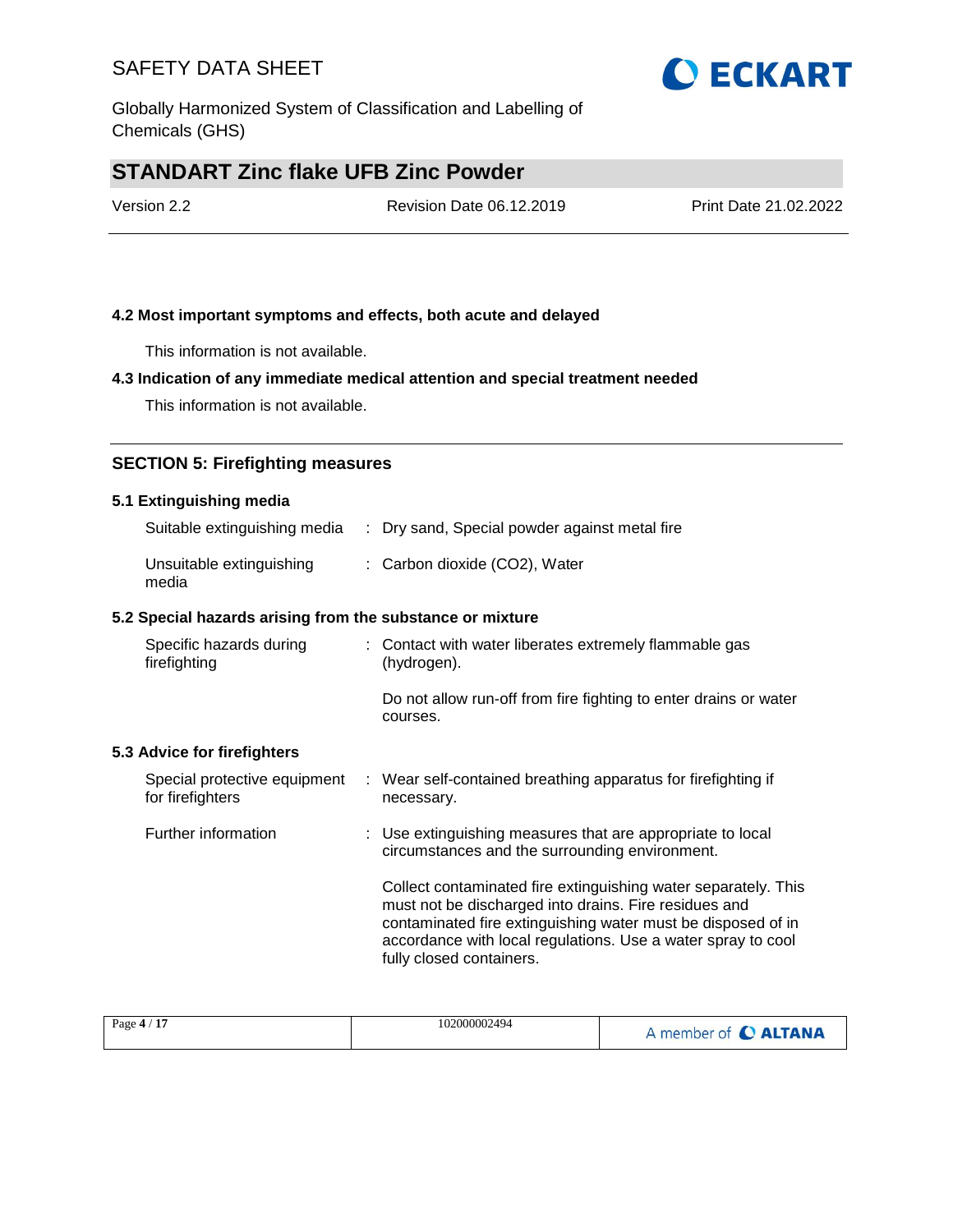Globally Harmonized System of Classification and Labelling of Chemicals (GHS)

## **STANDART Zinc flake UFB Zinc Powder**

| Version 2.2 | <b>Revision Date 06.12.2019</b> | Print Date 21.02.2022 |
|-------------|---------------------------------|-----------------------|
|             |                                 |                       |

#### **SECTION 6: Accidental release measures**

#### **6.1 Personal precautions, protective equipment and emergency procedures**

| Personal precautions                 | : Use personal protective equipment.<br>Evacuate personnel to safe areas.<br>Avoid dust formation.<br>Remove all sources of ignition.                                                        |
|--------------------------------------|----------------------------------------------------------------------------------------------------------------------------------------------------------------------------------------------|
| <b>6.2 Environmental precautions</b> |                                                                                                                                                                                              |
| Environmental precautions            | : Prevent product from entering drains.<br>Prevent further leakage or spillage if safe to do so.<br>If the product contaminates rivers and lakes or drains inform<br>respective authorities. |
|                                      | 6.3 Methods and materials for containment and cleaning up                                                                                                                                    |
| Methods for cleaning up              | $\therefore$ Do not flush with water.                                                                                                                                                        |
|                                      | Use mechanical handling equipment.                                                                                                                                                           |

Keep in suitable, closed containers for disposal.

#### **6.4 Reference to other sections**

For personal protection see section 8.

#### **SECTION 7: Handling and storage**

#### **7.1 Precautions for safe handling**

| Advice on safe handling | : Avoid creating dust. Routine housekeeping should be<br>instituted to ensure that dusts do not accumulate on surfaces.      |                      |  |
|-------------------------|------------------------------------------------------------------------------------------------------------------------------|----------------------|--|
|                         | For personal protection see section 8. Smoking, eating and<br>drinking should be prohibited in the application area. Dispose |                      |  |
| Page 5 / 17             | 102000002494                                                                                                                 | A member of C ALTANA |  |

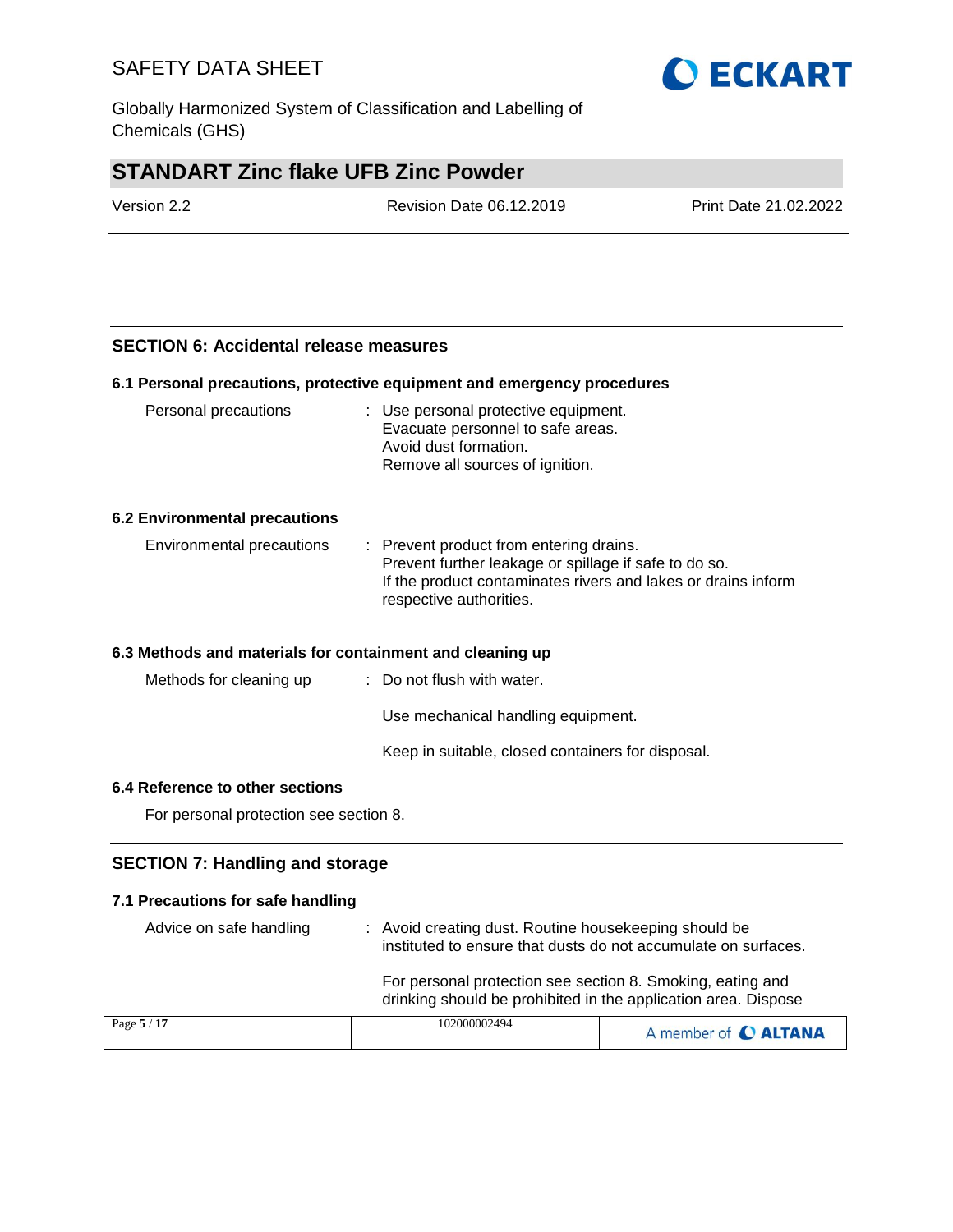



# **STANDART Zinc flake UFB Zinc Powder**

| Version 2.2                                                      |  | Revision Date 06.12.2019                                                                                                                                                                                                                                         | Print Date 21.02.2022 |
|------------------------------------------------------------------|--|------------------------------------------------------------------------------------------------------------------------------------------------------------------------------------------------------------------------------------------------------------------|-----------------------|
|                                                                  |  |                                                                                                                                                                                                                                                                  |                       |
|                                                                  |  | of rinse water in accordance with local and national<br>regulations.                                                                                                                                                                                             |                       |
| Advice on protection against<br>fire and explosion               |  | : Fine dust dispersed in air may ignite. Keep away from heat<br>and sources of ignition. No smoking. Take measures to<br>prevent the build up of electrostatic charge. Earthing of<br>containers and apparatuses is essential. Use explosion-proof<br>equipment. |                       |
|                                                                  |  | Keep away from open flames, hot surfaces and sources of<br>ignition.                                                                                                                                                                                             |                       |
| Hygiene measures                                                 |  | : General industrial hygiene practice. Do not smoke. Wash<br>hands before breaks and at the end of workday. Keep away<br>from food and drink. Keep away from tobacco products.                                                                                   |                       |
|                                                                  |  | Wash hands before breaks and at the end of workday.                                                                                                                                                                                                              |                       |
| 7.2 Conditions for safe storage, including any incompatibilities |  |                                                                                                                                                                                                                                                                  |                       |
| Requirements for storage<br>areas and containers                 |  | : Store in original container. Keep container tightly closed in a<br>dry and well-ventilated place. Keep containers tightly closed in<br>a cool, well-ventilated place. Keep away from sources of<br>ignition - No smoking.                                      |                       |
|                                                                  |  | No smoking. Keep container tightly closed in a dry and well-<br>ventilated place. Electrical installations / working materials<br>must comply with the technological safety standards.                                                                           |                       |
| Further information on<br>storage conditions                     |  | : Protect from humidity and water.                                                                                                                                                                                                                               |                       |
| Other data                                                       |  | Keep in a dry place. No decomposition if stored and applied<br>as directed.                                                                                                                                                                                      |                       |

### **7.3 Specific end use(s)**

This information is not available.

| Page $6/17$ | 102000002494 | A member of C ALTANA |
|-------------|--------------|----------------------|
|             |              |                      |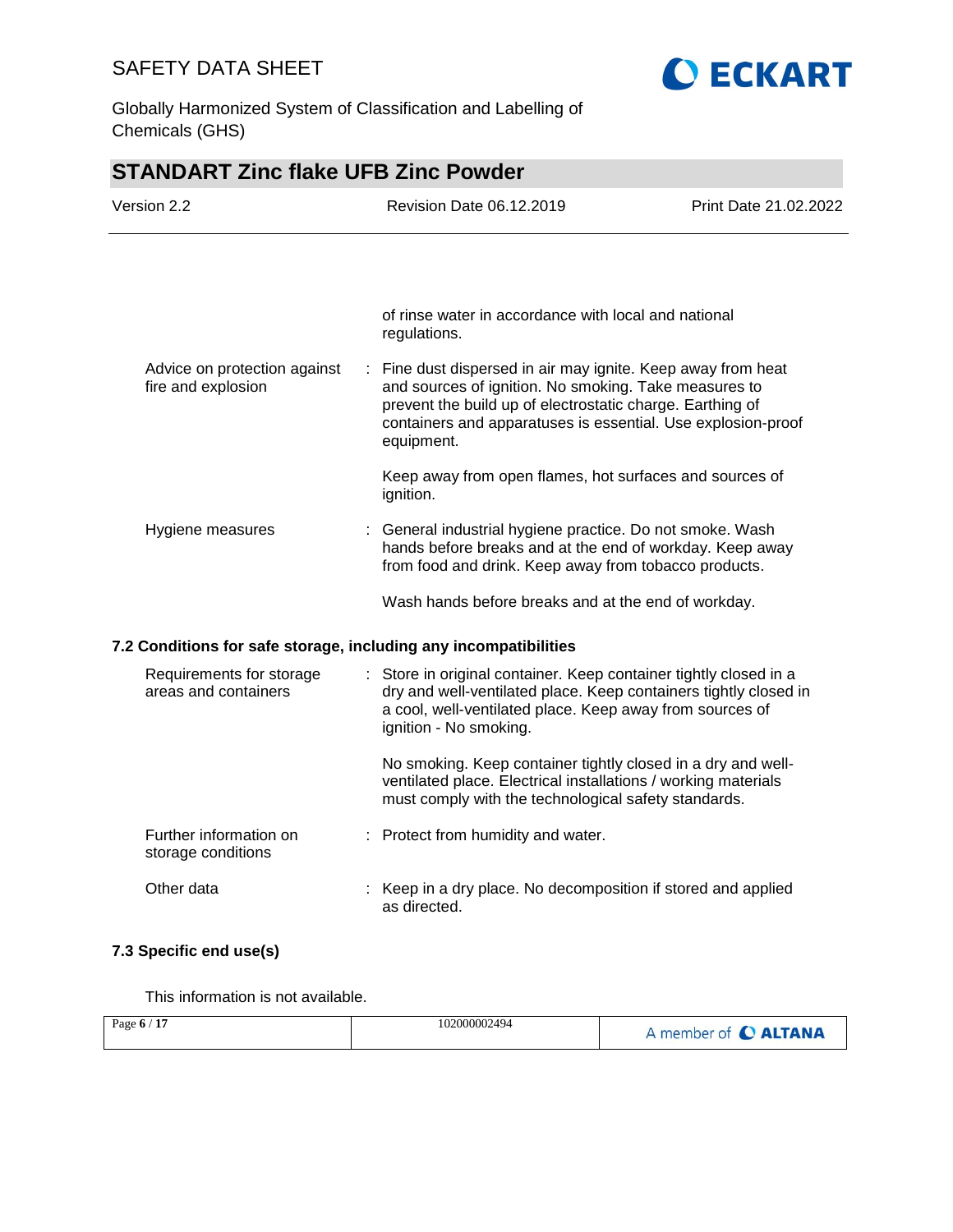Globally Harmonized System of Classification and Labelling of Chemicals (GHS)

## **STANDART Zinc flake UFB Zinc Powder**

Version 2.2 Revision Date 06.12.2019 Print Date 21.02.2022

### **SECTION 8: Exposure controls/personal protection**

#### **8.1 Control parameters**

#### **Germany:**

| Components                                 | CAS-No.   | Value type<br>(Form of<br>exposure)                                                                                                                  | Control<br>parameters | Update      | <b>Basis</b> |  |
|--------------------------------------------|-----------|------------------------------------------------------------------------------------------------------------------------------------------------------|-----------------------|-------------|--------------|--|
| zinc powder<br>- zinc dust                 | 7440-66-6 | AGW (Inhalable<br>fraction)                                                                                                                          | 10 mg/m $3$           | 2014-04-02  | DE TRGS 900  |  |
| (stabilised)                               |           |                                                                                                                                                      |                       |             |              |  |
| Peak-limit: excursion<br>factor (category) |           | 2; (II)                                                                                                                                              |                       |             |              |  |
| Further information                        |           | Commission for dangerous substances Senate commission for the<br>review of compounds at the work place dangerous for the health<br>(MAK-commission). |                       |             |              |  |
| zinc powder<br>- zinc dust<br>(stabilised) | 7440-66-6 | 2014-04-02<br>AGW (Alveolate<br>1,25 $mq/m3$<br>fraction)                                                                                            |                       | DE TRGS 900 |              |  |
| Peak-limit: excursion<br>factor (category) |           | 2; (II)                                                                                                                                              |                       |             |              |  |
| Further information                        |           | Commission for dangerous substances Senate commission for the<br>review of compounds at the work place dangerous for the health<br>(MAK-commission). |                       |             |              |  |

#### **United States of America (USA):**

|             | Components                                 | CAS-No.   | Value type<br>(Form of<br>exposure) | Control<br>parameters                  | Update     | <b>Basis</b>         |
|-------------|--------------------------------------------|-----------|-------------------------------------|----------------------------------------|------------|----------------------|
|             | zinc powder<br>- zinc dust<br>(stabilised) | 7440-66-6 | TWA (total dust)                    | 50 Million particles<br>per cubic foot | 2012-07-01 |                      |
|             | zinc powder<br>- zinc dust<br>(stabilised) | 7440-66-6 | TWA (total dust)                    | $15 \text{ mg/m}$                      | 2012-07-01 |                      |
|             | zinc powder                                | 7440-66-6 | TWA (respirable                     | $5 \text{ mg/m}$ 3                     | 2012-07-01 |                      |
| Page 7 / 17 |                                            |           |                                     | 102000002494                           |            | A member of C ALTANA |

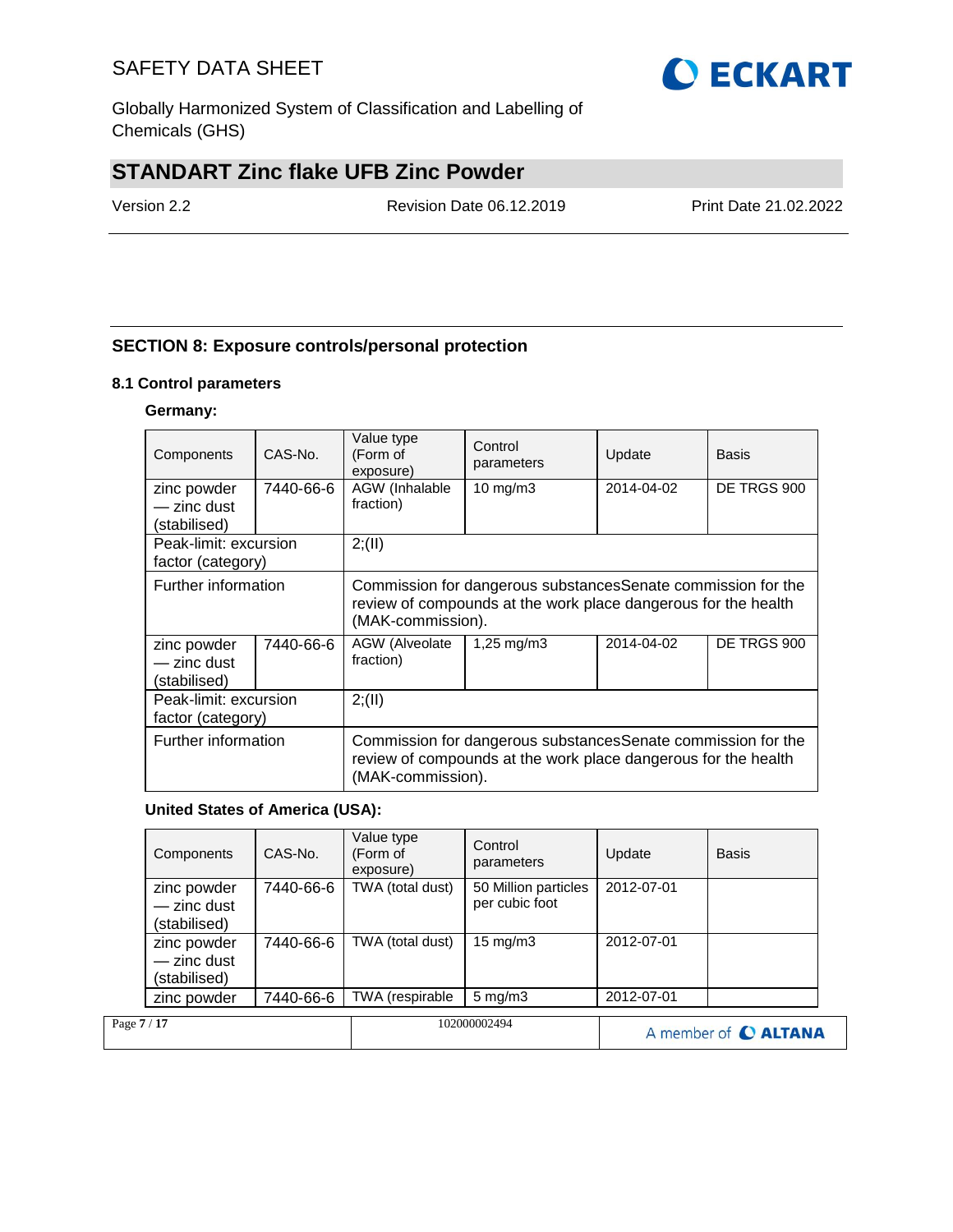

Globally Harmonized System of Classification and Labelling of Chemicals (GHS)

# **STANDART Zinc flake UFB Zinc Powder**

Version 2.2 Revision Date 06.12.2019 Print Date 21.02.2022

| $-$ zinc dust<br>(stabilised)                |           | fraction)                         |                                        |            |  |
|----------------------------------------------|-----------|-----------------------------------|----------------------------------------|------------|--|
| zinc powder<br>$-$ zinc dust<br>(stabilised) | 7440-66-6 | TWA (respirable<br>fraction)      | 15 Million particles<br>per cubic foot | 2012-07-01 |  |
| zinc powder<br>- zinc dust<br>(stabilised)   | 7440-66-6 | PEL (Total dust)                  | $10 \text{ mg/m}$                      | 2014-11-26 |  |
| zinc powder<br>- zinc dust<br>(stabilised)   | 7440-66-6 | PEL (respirable<br>dust fraction) | $5 \text{ mg/m}$ 3                     | 2014-11-26 |  |

#### **8.2 Exposure controls**

| Personal protective equipment |   |                                                                                                                                                                   |  |
|-------------------------------|---|-------------------------------------------------------------------------------------------------------------------------------------------------------------------|--|
| Eye protection                |   | Goggles                                                                                                                                                           |  |
|                               | ÷ | Safety glasses                                                                                                                                                    |  |
| Hand protection               |   |                                                                                                                                                                   |  |
| Material                      | ٠ | Leather                                                                                                                                                           |  |
| <b>Remarks</b>                | ÷ | Leather gloves                                                                                                                                                    |  |
|                               |   | The choice of an appropriate glove does not only depend on<br>its material but also on other quality features and is different<br>from one producer to the other. |  |
|                               |   | Recommended preventive skin protection                                                                                                                            |  |
|                               |   | The exact break through time can be obtained from the<br>protective glove producer and this has to be observed.                                                   |  |
|                               |   | The suitability for a specific workplace should be discussed<br>with the producers of the protective gloves.                                                      |  |
|                               |   |                                                                                                                                                                   |  |

| Page 8 / 17 | 102000002494 | A member of C ALTANA |
|-------------|--------------|----------------------|
|-------------|--------------|----------------------|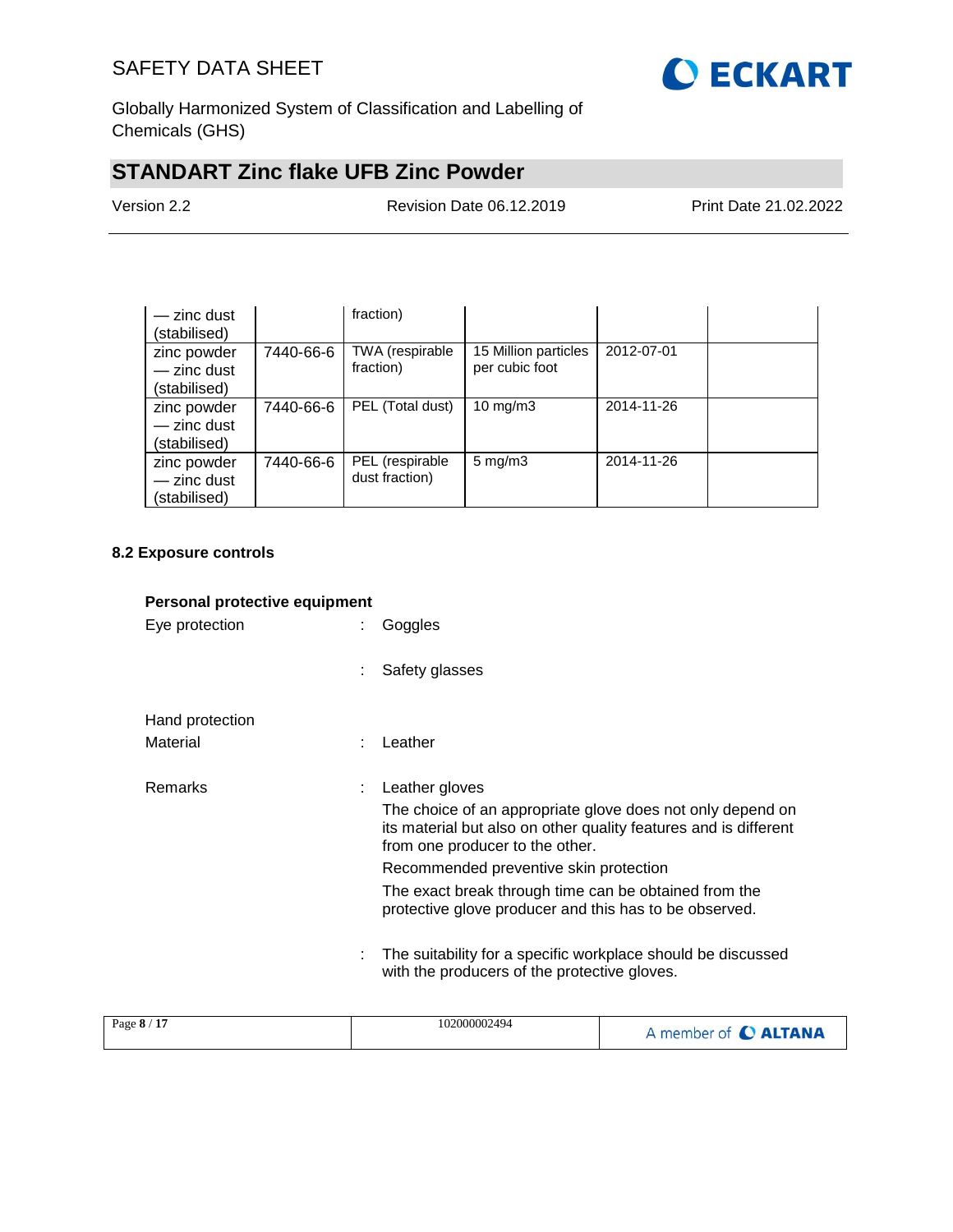

Globally Harmonized System of Classification and Labelling of Chemicals (GHS)

## **STANDART Zinc flake UFB Zinc Powder**

| Version 2.2                            |   | Revision Date 06.12.2019                                                                                          | Print Date 21.02.2022 |
|----------------------------------------|---|-------------------------------------------------------------------------------------------------------------------|-----------------------|
|                                        |   |                                                                                                                   |                       |
| Skin and body protection               |   | Dust impervious protective suit                                                                                   |                       |
|                                        |   | Choose body protection according to the amount and<br>concentration of the dangerous substance at the work place. |                       |
| Respiratory protection                 | ÷ | Use suitable breathing protection if workplace concentration<br>requires.                                         |                       |
|                                        |   | Respirator with a dust filter                                                                                     |                       |
|                                        |   | P1 filter                                                                                                         |                       |
| <b>Environmental exposure controls</b> |   |                                                                                                                   |                       |
| General advice                         |   | : Prevent product from entering drains.<br>Prevent further leakage or spillage if safe to do so.                  |                       |
|                                        |   | If the product contaminates rivers and lakes or drains inform                                                     |                       |

respective authorities.

### **SECTION 9: Physical and chemical properties**

#### **9.1 Information on basic physical and chemical properties**

| Appearance                  |   | powder                                                                |
|-----------------------------|---|-----------------------------------------------------------------------|
| Colour                      |   | : grey                                                                |
| Odour                       |   | : odourless                                                           |
| pH                          |   | : No data available                                                   |
| Freezing point              |   | : No data available                                                   |
| Boiling point/boiling range |   | : No data available                                                   |
| Flash point                 |   | : No data available                                                   |
| Bulk density                |   | No data available                                                     |
| Flammability (solid, gas)   | ÷ | The substance or mixture is a flammable solid<br>with the category 1. |

| Page 9 / 17 | 102000002494 | A member of C ALTANA |
|-------------|--------------|----------------------|
|             |              |                      |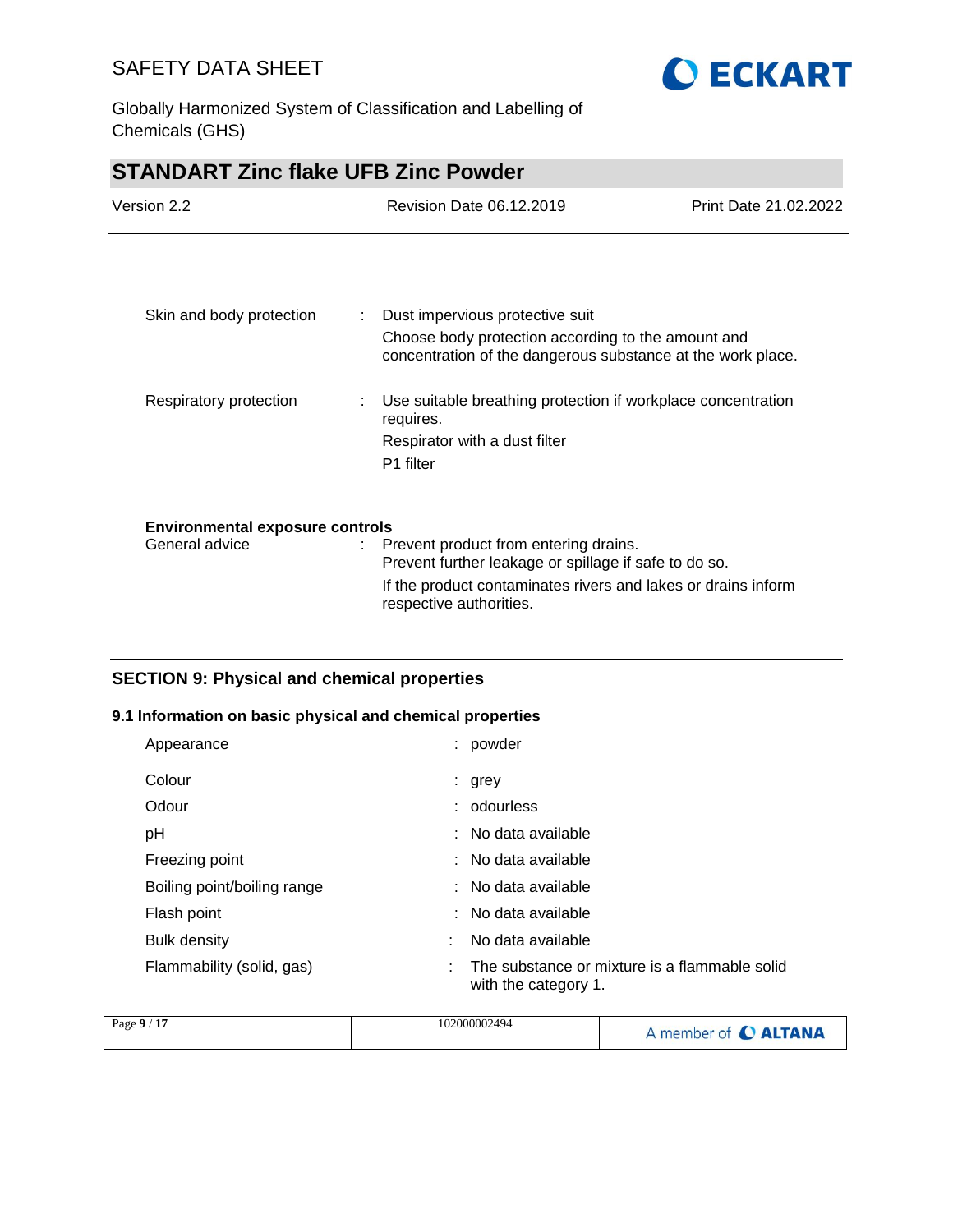Globally Harmonized System of Classification and Labelling of Chemicals (GHS)

# **STANDART Zinc flake UFB Zinc Powder**

| Version 2.2 | Revision Date 06.12.2019 | Print Date 21.02.2022 |
|-------------|--------------------------|-----------------------|
|             |                          |                       |

| Auto-flammability                      | No data available   |
|----------------------------------------|---------------------|
| Upper explosion limit                  | No data available   |
| Lower explosion limit                  | No data available   |
| Vapour pressure                        | No data available   |
| Density                                | No data available   |
| Water solubility                       | : No data available |
| Miscibility with water                 | : immiscible        |
| Solubility in other solvents           | : No data available |
| Partition coefficient: n-octanol/water | : No data available |
| Ignition temperature                   | No data available   |
| Thermal decomposition                  | No data available   |
| Viscosity, dynamic                     | : No data available |
| Viscosity, kinematic                   | No data available   |
| Flow time                              | No data available   |

#### **9.2 Other information**

No data available

#### **SECTION 10: Stability and reactivity**

#### **10.1 Reactivity**

No decomposition if stored and applied as directed.

#### **10.2 Chemical stability**

No decomposition if stored and applied as directed.

#### **10.3 Possibility of hazardous reactions**

| Page 10 / 17 | 102000002494 | A member of C ALTANA |
|--------------|--------------|----------------------|
|              |              |                      |

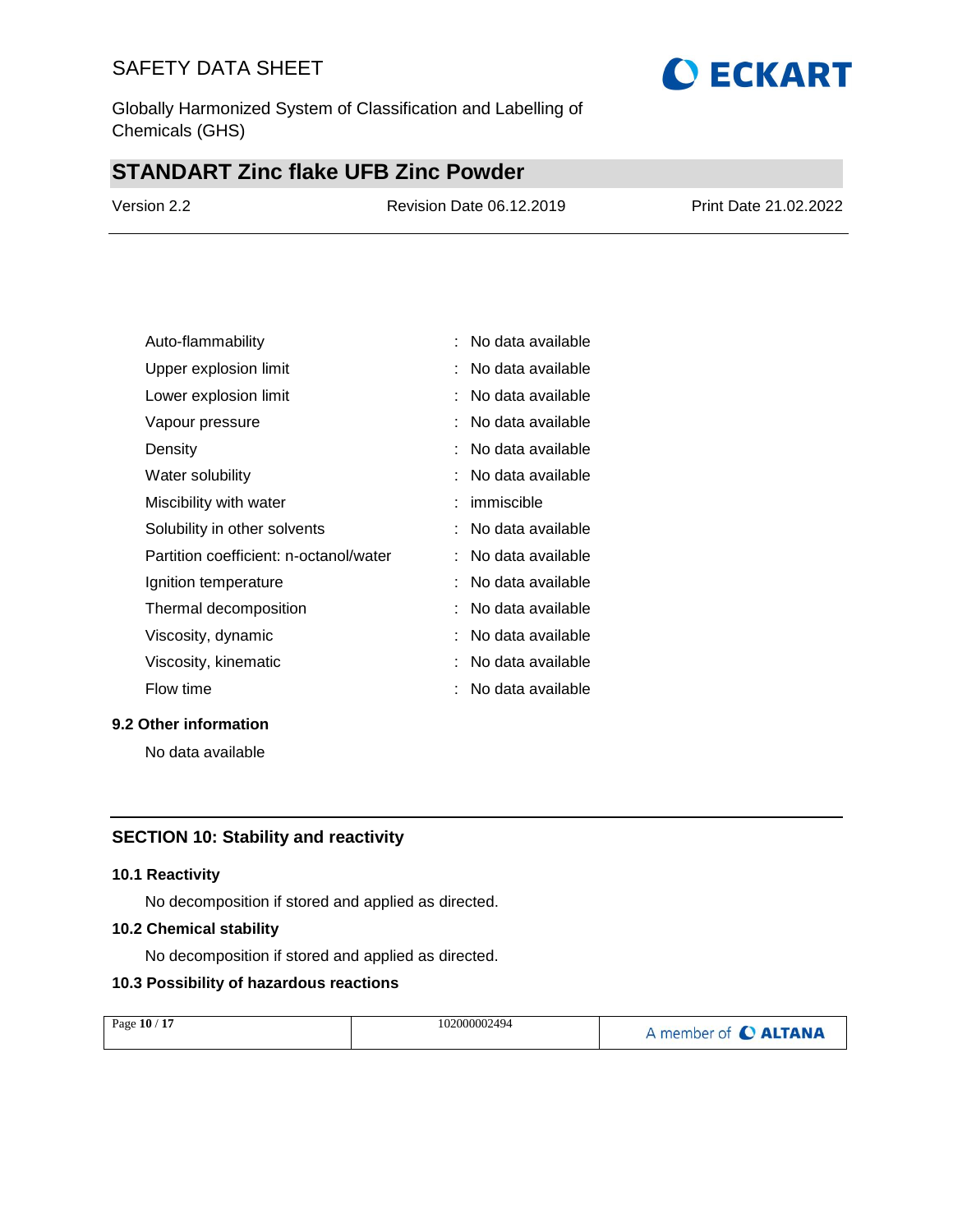



| <b>STANDART Zinc flake UFB Zinc Powder</b>   |  |                                                                                                                                                                                                                   |                       |
|----------------------------------------------|--|-------------------------------------------------------------------------------------------------------------------------------------------------------------------------------------------------------------------|-----------------------|
| Version 2.2                                  |  | <b>Revision Date 06.12.2019</b>                                                                                                                                                                                   | Print Date 21.02.2022 |
|                                              |  |                                                                                                                                                                                                                   |                       |
|                                              |  |                                                                                                                                                                                                                   |                       |
| Hazardous reactions                          |  | : Reacts with alkalis, acids, halogenes and oxidizing agents.<br>Contact with acids and alkalis may release hydrogen.<br>Avoid dust clouds, they may form explosible dust-air-mixture.<br>Risk of dust explosion. |                       |
|                                              |  | No decomposition if stored and applied as directed.                                                                                                                                                               |                       |
|                                              |  | Dust may form explosive mixture in air.                                                                                                                                                                           |                       |
| <b>10.4 Conditions to avoid</b>              |  |                                                                                                                                                                                                                   |                       |
| Conditions to avoid                          |  | : Heat, flames and sparks.                                                                                                                                                                                        |                       |
| 10.5 Incompatible materials                  |  |                                                                                                                                                                                                                   |                       |
| Materials to avoid                           |  | : Acids<br><b>Bases</b><br>Oxidizing agents                                                                                                                                                                       |                       |
| 10.6 Hazardous decomposition products        |  |                                                                                                                                                                                                                   |                       |
| Other information                            |  | : No data available                                                                                                                                                                                               |                       |
| <b>SECTION 11: Toxicological information</b> |  |                                                                                                                                                                                                                   |                       |
| 11.1 Information on toxicological effects    |  |                                                                                                                                                                                                                   |                       |
| <b>Acute toxicity</b>                        |  |                                                                                                                                                                                                                   |                       |
| Components:                                  |  |                                                                                                                                                                                                                   |                       |
| zinc powder - zinc dust (stabilised) :       |  |                                                                                                                                                                                                                   |                       |
| Acute oral toxicity                          |  | : Rat: $> 2000$ mg/kg                                                                                                                                                                                             |                       |
| <b>Skin corrosion/irritation</b>             |  |                                                                                                                                                                                                                   |                       |

No data available

| $-17$<br>Page 11 / | 102000002494 | A member of C ALTANA |
|--------------------|--------------|----------------------|
|--------------------|--------------|----------------------|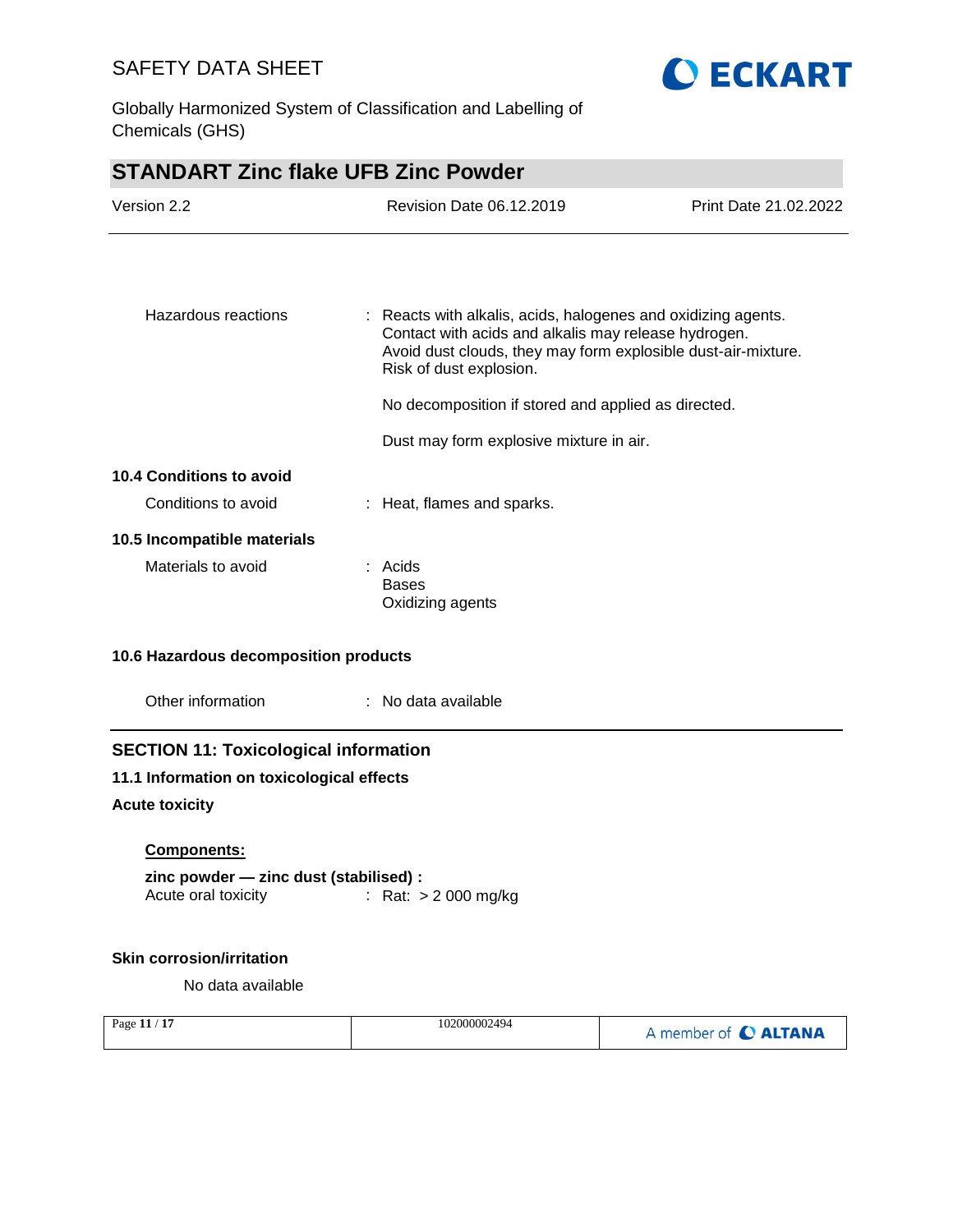

Globally Harmonized System of Classification and Labelling of Chemicals (GHS)

## **STANDART Zinc flake UFB Zinc Powder**

Version 2.2 Revision Date 06.12.2019 Print Date 21.02.2022

#### **Serious eye damage/eye irritation**

No data available

#### **Respiratory or skin sensitisation**

No data available

#### **Carcinogenicity**

No data available

#### **Toxicity to reproduction/fertility**

No data available

#### **Reprod.Tox./Development/Teratogenicity**

No data available

#### **STOT - single exposure**

No data available

#### **STOT - repeated exposure**

No data available

#### **Aspiration toxicity**

No data available

### **Further information**

#### **Product**

No data available

| Page 12 / 17 | 102000002494 | A member of C ALTANA |
|--------------|--------------|----------------------|
|              |              |                      |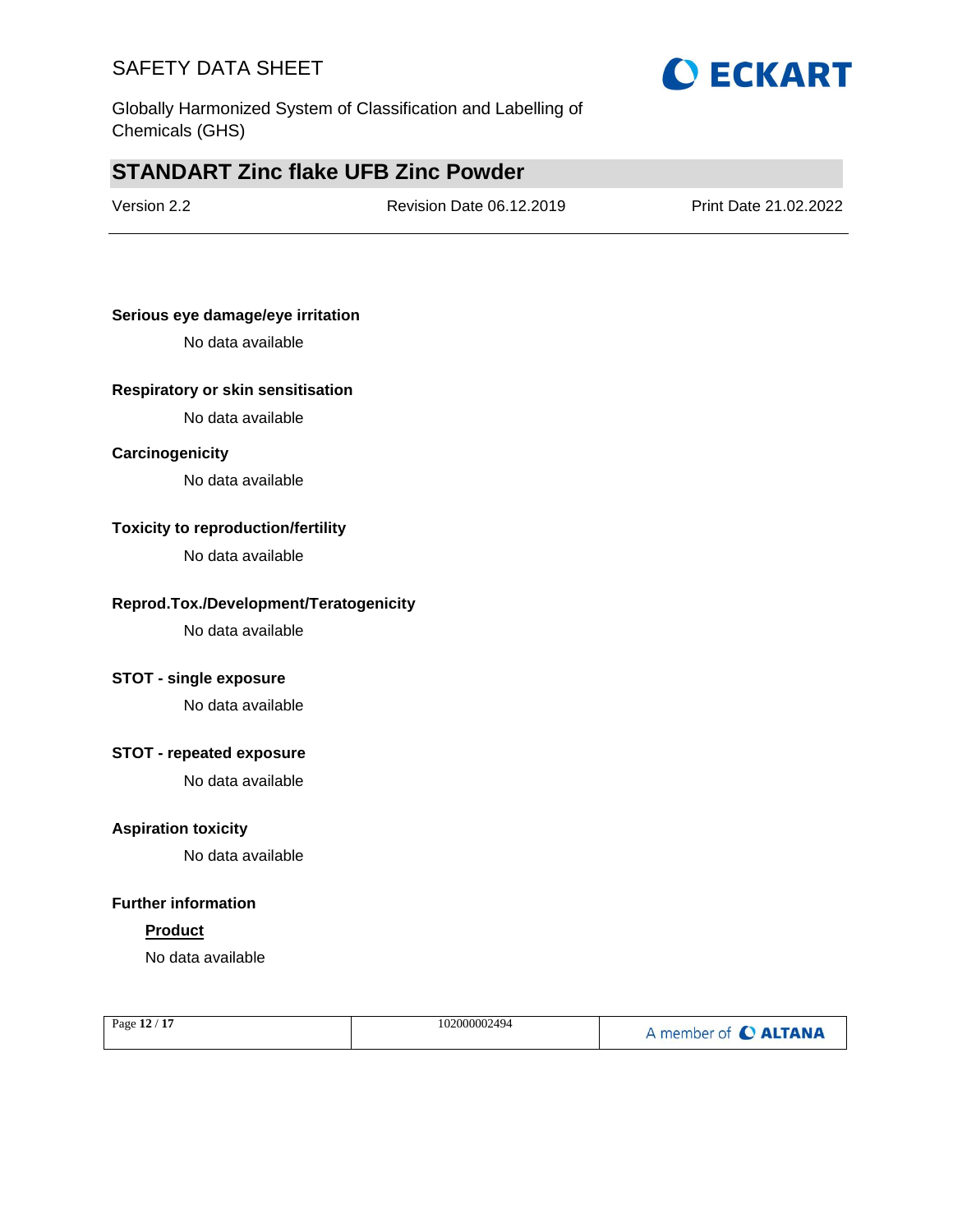Globally Harmonized System of Classification and Labelling of Chemicals (GHS)

# **STANDART Zinc flake UFB Zinc Powder**

Version 2.2 Revision Date 06.12.2019 Print Date 21.02.2022

### **SECTION 12: Ecological information**

#### **12.1 Toxicity**

**Components: zinc (7440-66-6) :**

**Ecotoxicology Assessment**

| Short-term (acute) aquatic<br>hazard  | $\therefore$ Very toxic to aquatic life.                |
|---------------------------------------|---------------------------------------------------------|
| Long-term (chronic) aquatic<br>hazard | : Very toxic to aquatic life with long lasting effects. |

#### **12.2 Persistence and degradability**

No data available

#### **12.3 Bioaccumulative potential**

No data available

#### **12.4 Mobility in soil**

No data available

#### **12.5 Results of PBT and vPvB assessment**

No data available

#### **12.6 Other adverse effects**

#### **Product:**

| Additional ecological | : An environmental hazard cannot be excluded in the event of     |
|-----------------------|------------------------------------------------------------------|
| information           | unprofessional handling or disposal., Very toxic to aquatic life |
|                       | with long lasting effects.                                       |

| Page 13 / 17 | 102000002494 | A member of C ALTANA |
|--------------|--------------|----------------------|
|--------------|--------------|----------------------|

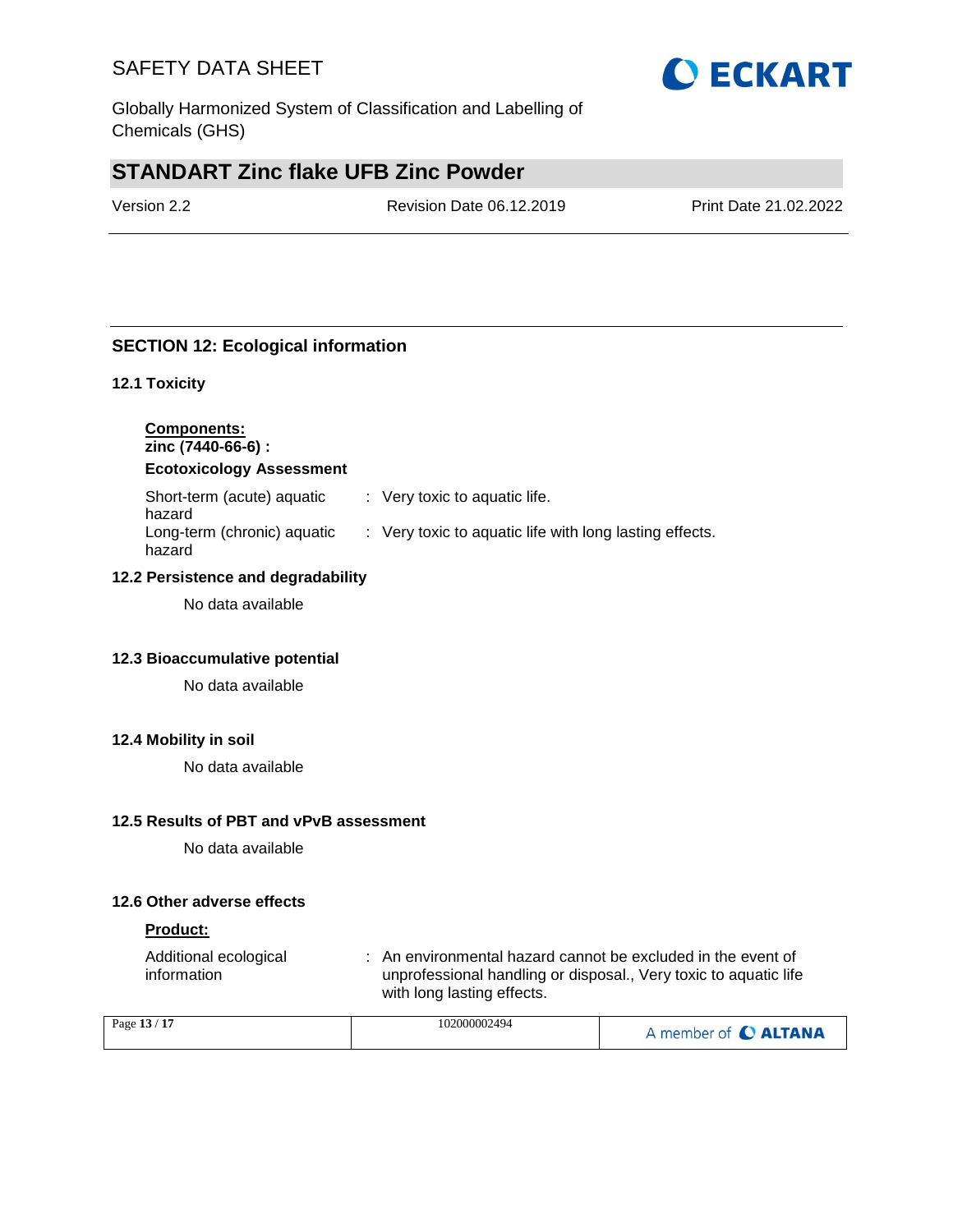Globally Harmonized System of Classification and Labelling of Chemicals (GHS)

# **STANDART Zinc flake UFB Zinc Powder**

Version 2.2 Revision Date 06.12.2019 Print Date 21.02.2022

#### **SECTION 13: Disposal considerations**

#### **13.1 Waste treatment methods**

| Product                | : The product should not be allowed to enter drains, water<br>courses or the soil.<br>Do not contaminate ponds, waterways or ditches with<br>chemical or used container.<br>Send to a licensed waste management company.<br>In accordance with local and national regulations. |
|------------------------|--------------------------------------------------------------------------------------------------------------------------------------------------------------------------------------------------------------------------------------------------------------------------------|
| Contaminated packaging | : Empty remaining contents.<br>Dispose of as unused product.<br>Do not re-use empty containers.<br>Do not burn, or use a cutting torch on, the empty drum.<br>In accordance with local and national regulations.                                                               |

### **SECTION 14: Transport information**

| 14.1 UN number            |                                   |                      |
|---------------------------|-----------------------------------|----------------------|
| <b>ADR</b>                | : 3089                            |                      |
| <b>TDG</b>                | : 3089                            |                      |
| <b>CFR</b>                | : 3089                            |                      |
| <b>IMDG</b>               | : 3089                            |                      |
| <b>IATA</b>               | : 3089                            |                      |
| 14.2 Proper shipping name |                                   |                      |
| <b>ADR</b>                | : METAL POWDER, FLAMMABLE, N.O.S. |                      |
|                           | (Zinc flakes)                     |                      |
| Page 14 / 17              | 102000002494                      | A member of C ALTANA |

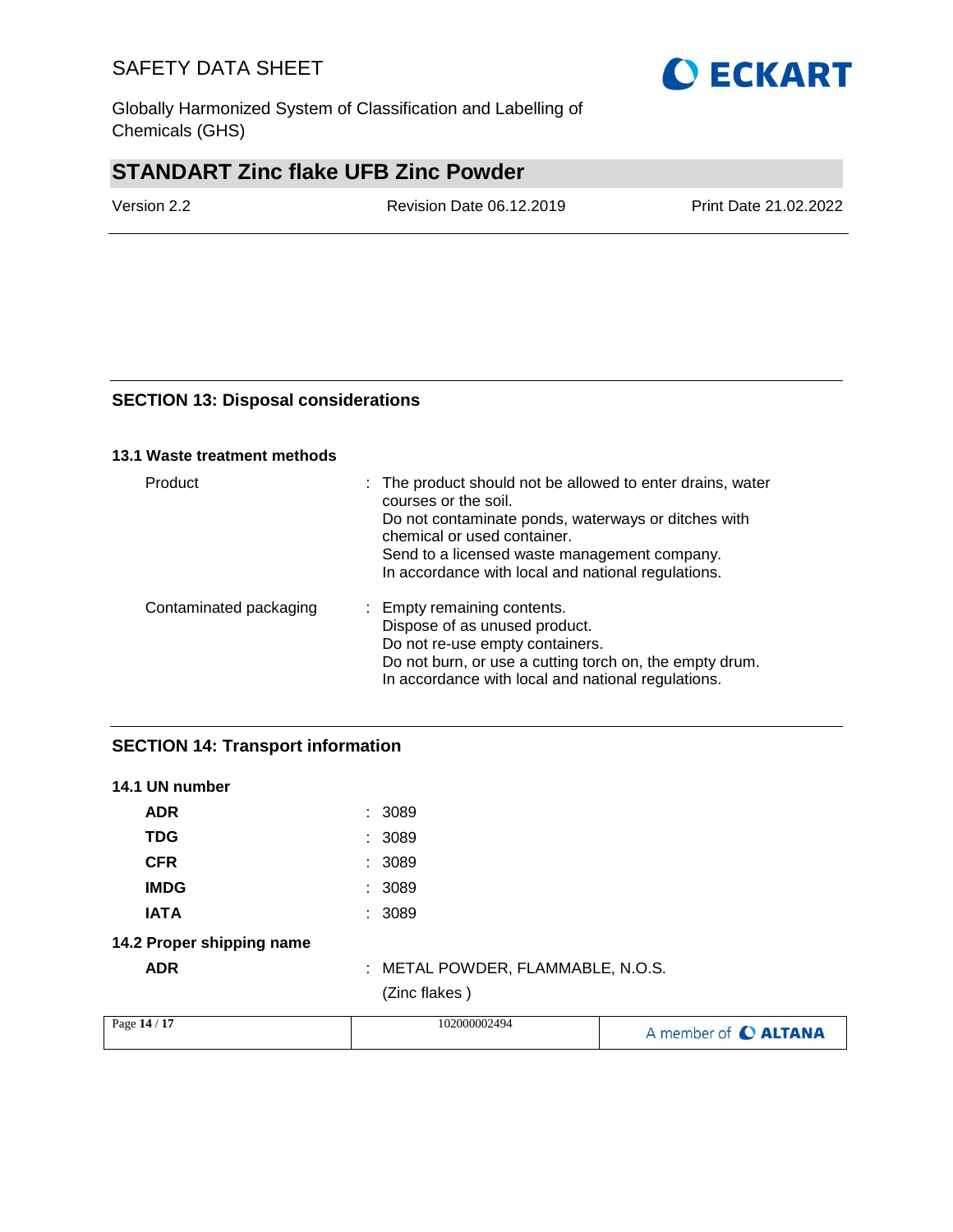

Globally Harmonized System of Classification and Labelling of Chemicals (GHS)

| <b>STANDART Zinc flake UFB Zinc Powder</b>        |  |                                    |                       |
|---------------------------------------------------|--|------------------------------------|-----------------------|
| Version 2.2                                       |  | Revision Date 06.12.2019           | Print Date 21.02.2022 |
|                                                   |  |                                    |                       |
|                                                   |  |                                    |                       |
| <b>TDG</b>                                        |  | : METAL POWDER, FLAMMABLE, N.O.S.  |                       |
|                                                   |  | (Zinc flakes)                      |                       |
| <b>CFR</b>                                        |  | : METAL POWDERS, FLAMMABLE, N.O.S. |                       |
|                                                   |  | (Zinc flakes)                      |                       |
| <b>IMDG</b>                                       |  | : METAL POWDER, FLAMMABLE, N.O.S.  |                       |
|                                                   |  | (,Zinc flakes)                     |                       |
| <b>IATA</b>                                       |  | : METAL POWDER, FLAMMABLE, N.O.S.  |                       |
| 14.3 Transport hazard class                       |  |                                    |                       |
| <b>ADR</b>                                        |  | : 4.1                              |                       |
| <b>TDG</b>                                        |  | : 4.1                              |                       |
| <b>CFR</b>                                        |  | : 4.1                              |                       |
| <b>IMDG</b>                                       |  | : 4.1                              |                       |
| <b>IATA</b>                                       |  | $\therefore$ 4.1                   |                       |
| 14.4 Packing group                                |  |                                    |                       |
| <b>ADR</b>                                        |  |                                    |                       |
| Packaging group                                   |  | ÷ II.                              |                       |
| <b>Classification Code</b><br>$\mathbb{R}^2$ : F3 |  |                                    |                       |
| Hazard Identification Number : 40                 |  |                                    |                       |
| Labels                                            |  | : 4.1                              |                       |
| Tunnel restriction code                           |  | $\colon$ (E)                       |                       |
| <b>TDG</b>                                        |  |                                    |                       |
| Packaging group                                   |  | : II                               |                       |
| Labels                                            |  | : 4.1                              |                       |
| <b>CFR</b>                                        |  |                                    |                       |
| Packaging group                                   |  | $\mathbb{R}^+$                     |                       |
| Labels                                            |  | : 4.1                              |                       |
|                                                   |  |                                    |                       |

| /17<br>Page 15 / | 102000002494 | A member of <b>C ALTANA</b> |
|------------------|--------------|-----------------------------|
|                  |              |                             |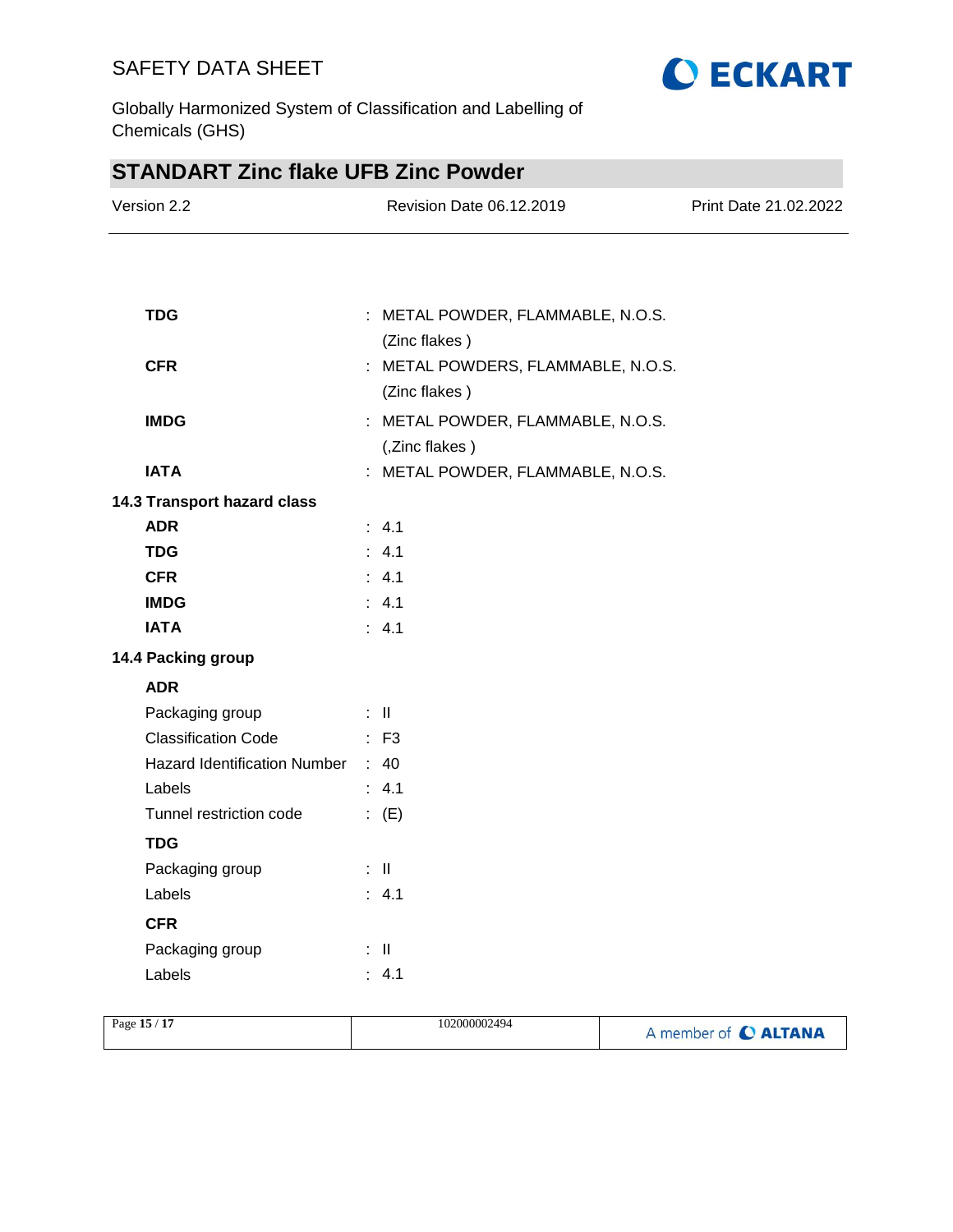

Globally Harmonized System of Classification and Labelling of Chemicals (GHS)

## **STANDART Zinc flake UFB Zinc Powder**

| Version 2.2 | Revision Date 06.12.2019 | Print Date 21.02.2022 |
|-------------|--------------------------|-----------------------|
|             |                          |                       |

#### **IMDG**

| Packaging group                             | : II       |  |
|---------------------------------------------|------------|--|
| Labels                                      | : 4.1      |  |
| EmS Number                                  | : F-G, S-G |  |
| IATA                                        |            |  |
| Packing instruction (cargo<br>aircraft)     | : 448      |  |
| Packing instruction<br>(passenger aircraft) | : 445      |  |
| Packing instruction (LQ)                    | : Y441     |  |
| Packaging group                             | : II       |  |
| Labels                                      | : 4.1      |  |
| <b>14.5 Environmental hazards</b>           |            |  |

| <b>ADR</b>  | : Environmentally hazardous |
|-------------|-----------------------------|
| <b>IMDG</b> | : Marine pollutant          |

#### **14.6 Special precautions for user**

#### **IMDG Code- segregation group:**

- **:** IMDG Code segregation group 7 Heavy metals and their salts
- **:** IMDG Code segregation group 15 Powdered metals

### **14.7 Transport in bulk according to Annex II of MARPOL 73/78 and the IBC Code**

No data available

| Page $16/17$ | 102000002494 | A member of C ALTANA |
|--------------|--------------|----------------------|
|              |              |                      |